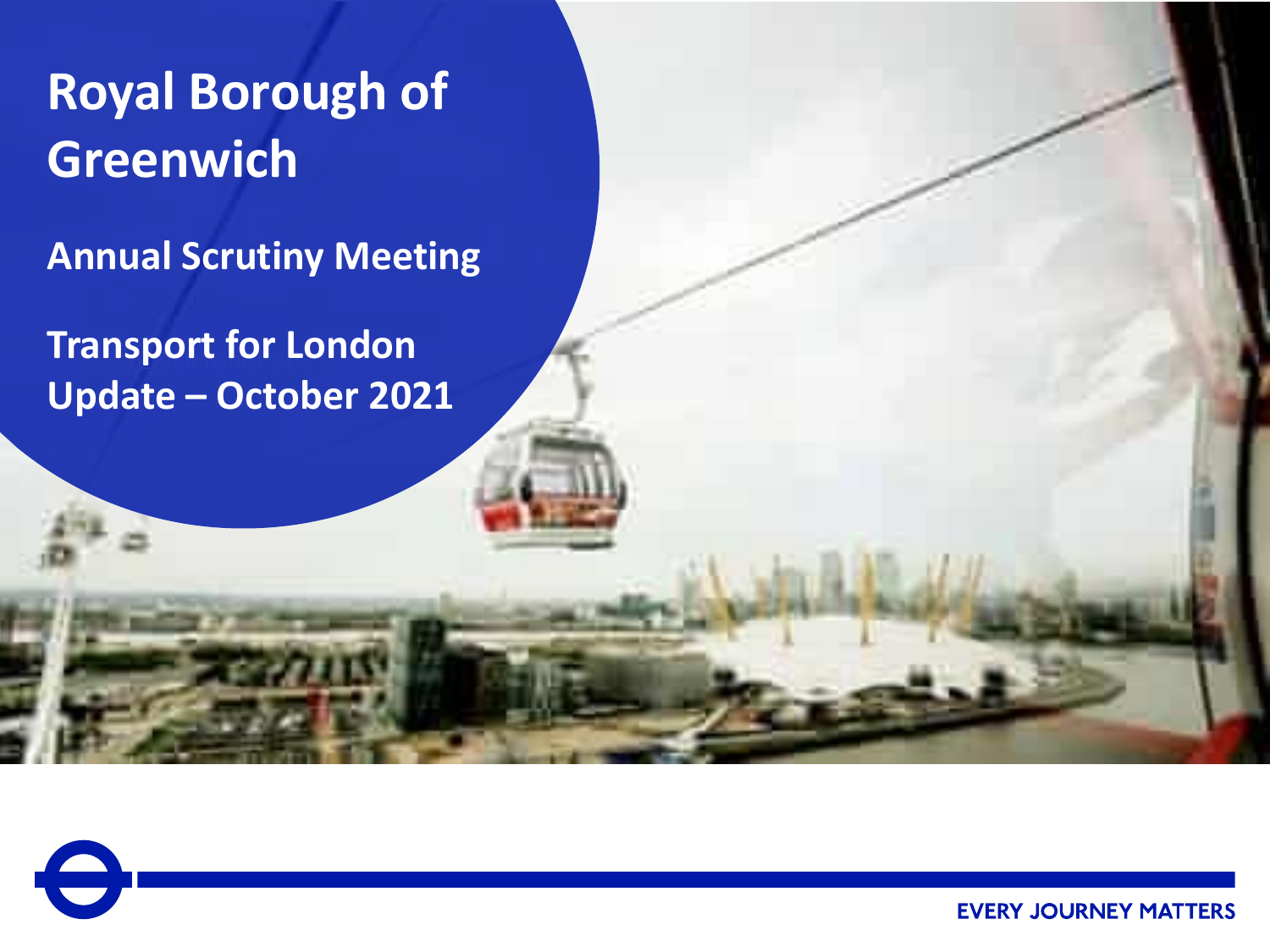# **TfL Finances & Covid-19**



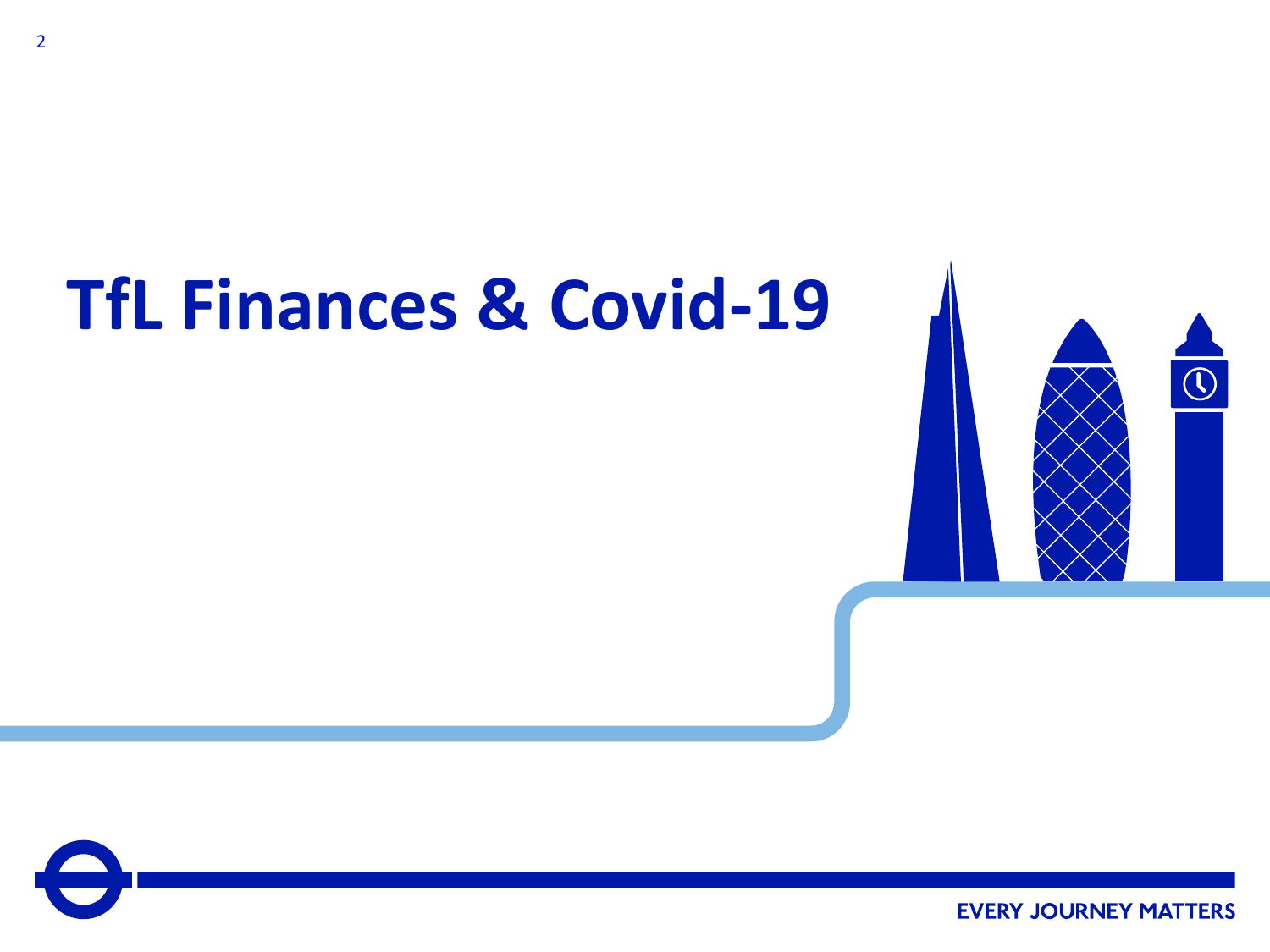## Impact of lockdown on ridership and revenue 1



Change in demand on the main transport networks, 7-day moving average, 2020 vs 2019.



3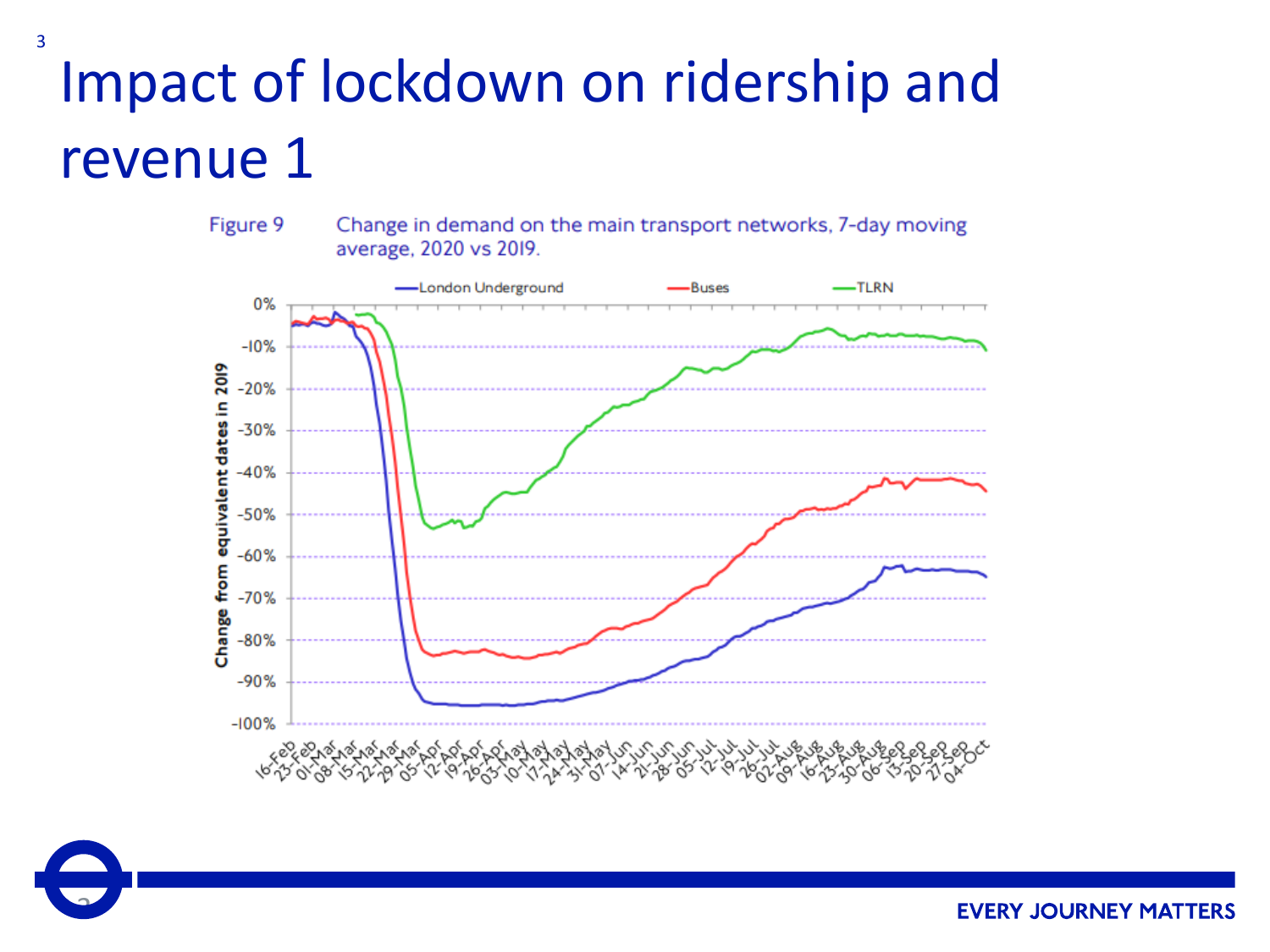## Impact of lockdown on ridership and revenue 2

- **The pandemic has had a catastrophic effect on TfL finances**
- **The majority of our revenue came from fares income**
- **We have been able to keep the network operational through a series of short term funding settlements**
- **The latest of these expires on 11 December 2021**
- **Until ridership stabilises we will require some level of government subsidy to continue operating**
- **We would like to partner with Government and move to a predictable and efficient system of multi-year investment control periods. (Similar to the system enjoyed by Network Rail.)**
- **The situation has meant difficulty in longer term planning and strategy and also in how we have been able to provide funding to boroughs for your own proposals.**

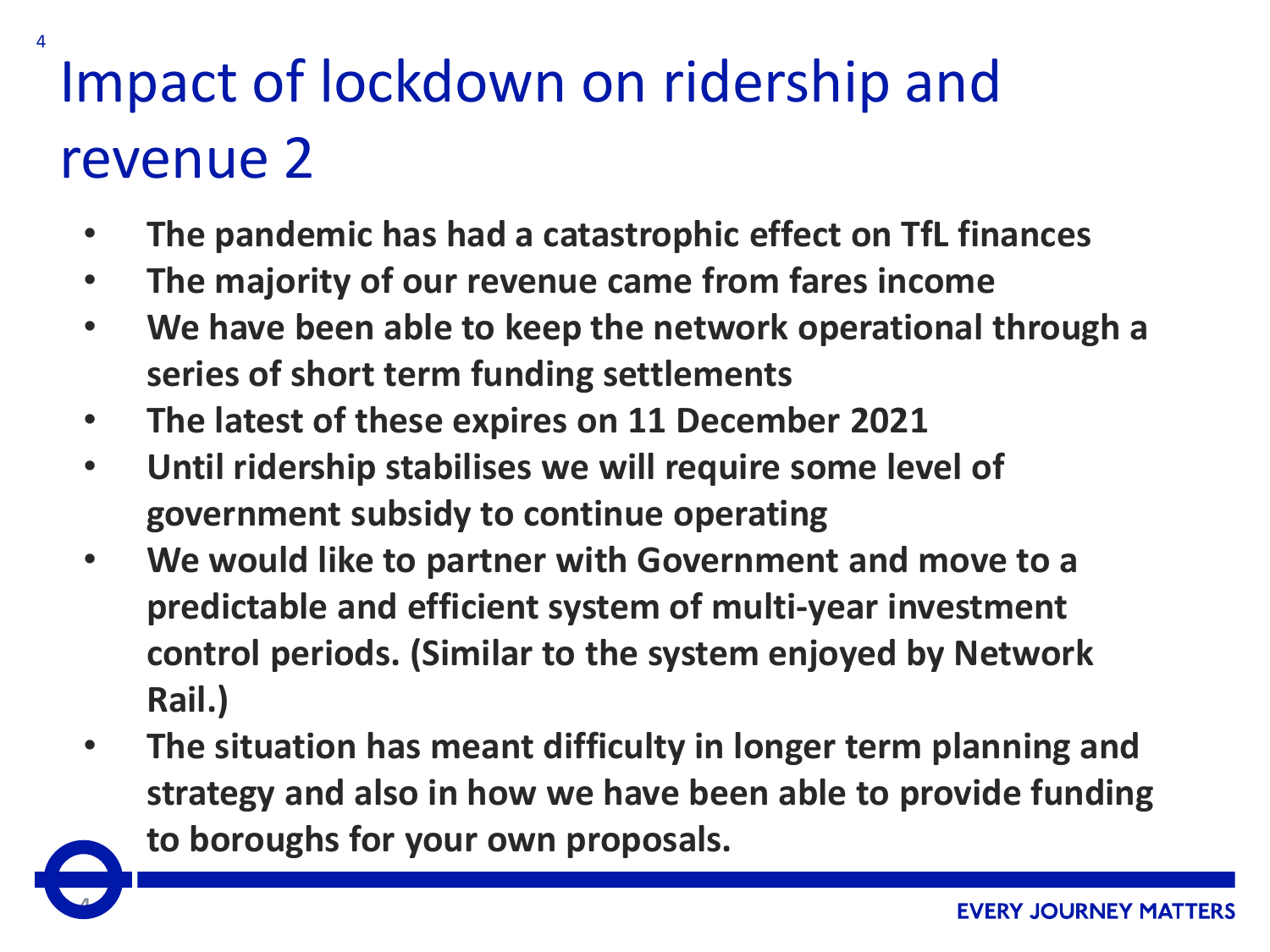### Current recovery position 1

#### **Recent ridership figures:**

#### **Last week - commencing 18 October**

- Weekday tube ridership reached 60 per cent of pre-pandemic levels
- Weekday bus ridership reached 73 per cent of pre-pandemic levels

#### **Last Weekend – 23/24 October**

- Weekend tube ridership reached 80 per cent of pre-pandemic levels
- Weekend bus ridership reached 80 per cent of pre-pandemic levels

This is a steady increase on figures from earlier in the spring and summer and we continue to monitor to assess how factors such as increased home working may affect commuting patterns and demand going into the 'new normal'.

5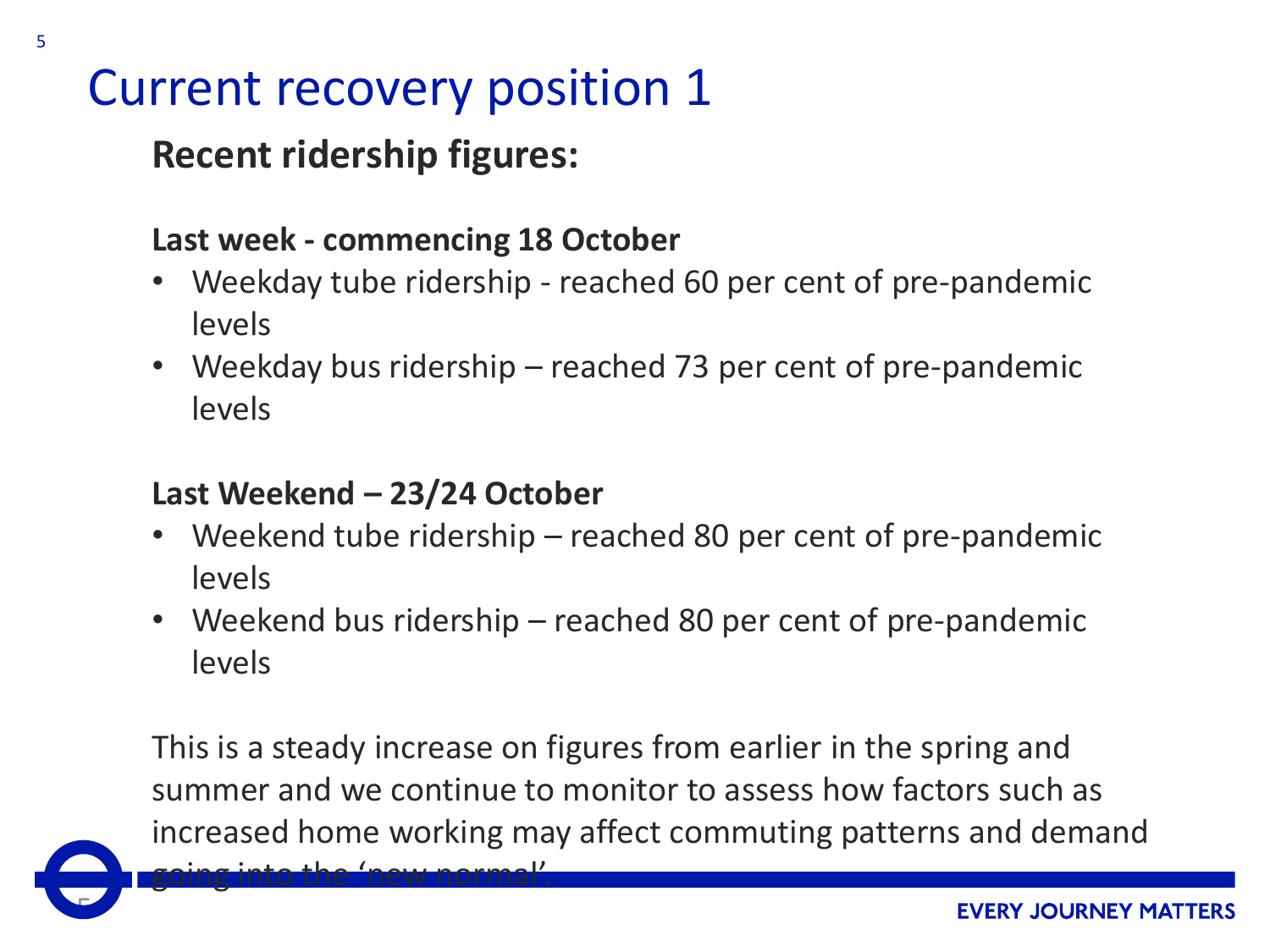### Current recovery position 2 – local snapshot – North Greenwich



- **Summary of passengers using North Greenwich since April 2020 until October 2021.**
- **Ridership has tended to be higher at weekends due to the O2.**

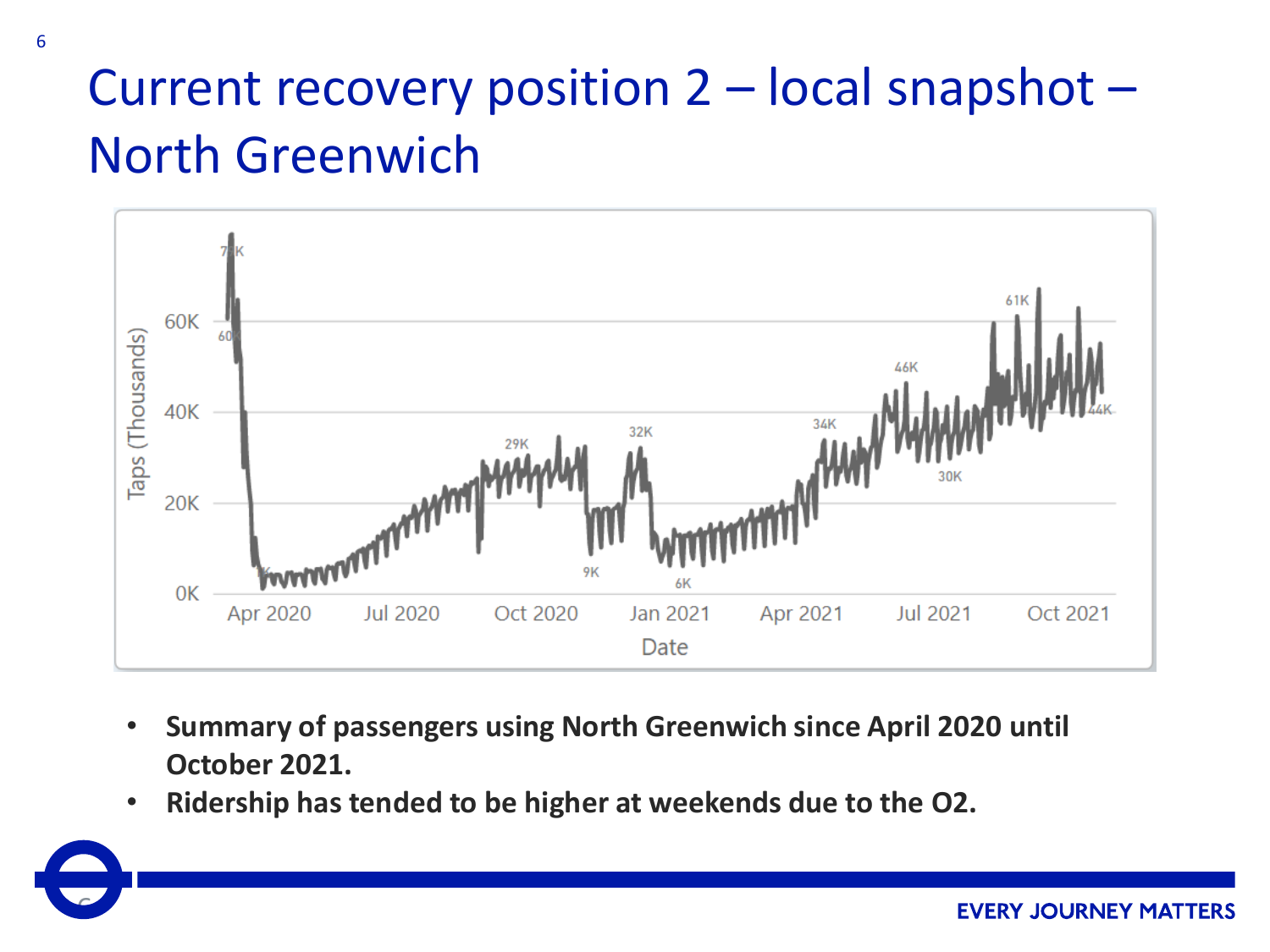### Night Tube and the Jubilee Line

- **Night tube returned on Victoria and Central Lines – the busiest Night Tube lines pre-pandemic on 27 November**
- **Other Night Tube lines, including the Jubilee will see services return as soon as practicable in 2022.**
- **Return needs to be staggered as drivers are needed to ensure we can run a complete service during the busier times of day**
- **Night tube operators have been covering day shifts to accommodate factors such as increasing demand and ongoing Covid related staff absences**
- **The pandemic has also impacted on our ability to train new drivers. Training has now resumed but Covid measures mean the capacity for training is lower.**
- **Driver training takes 12-14 weeks and is specific to particular lines/train rolling stock.**

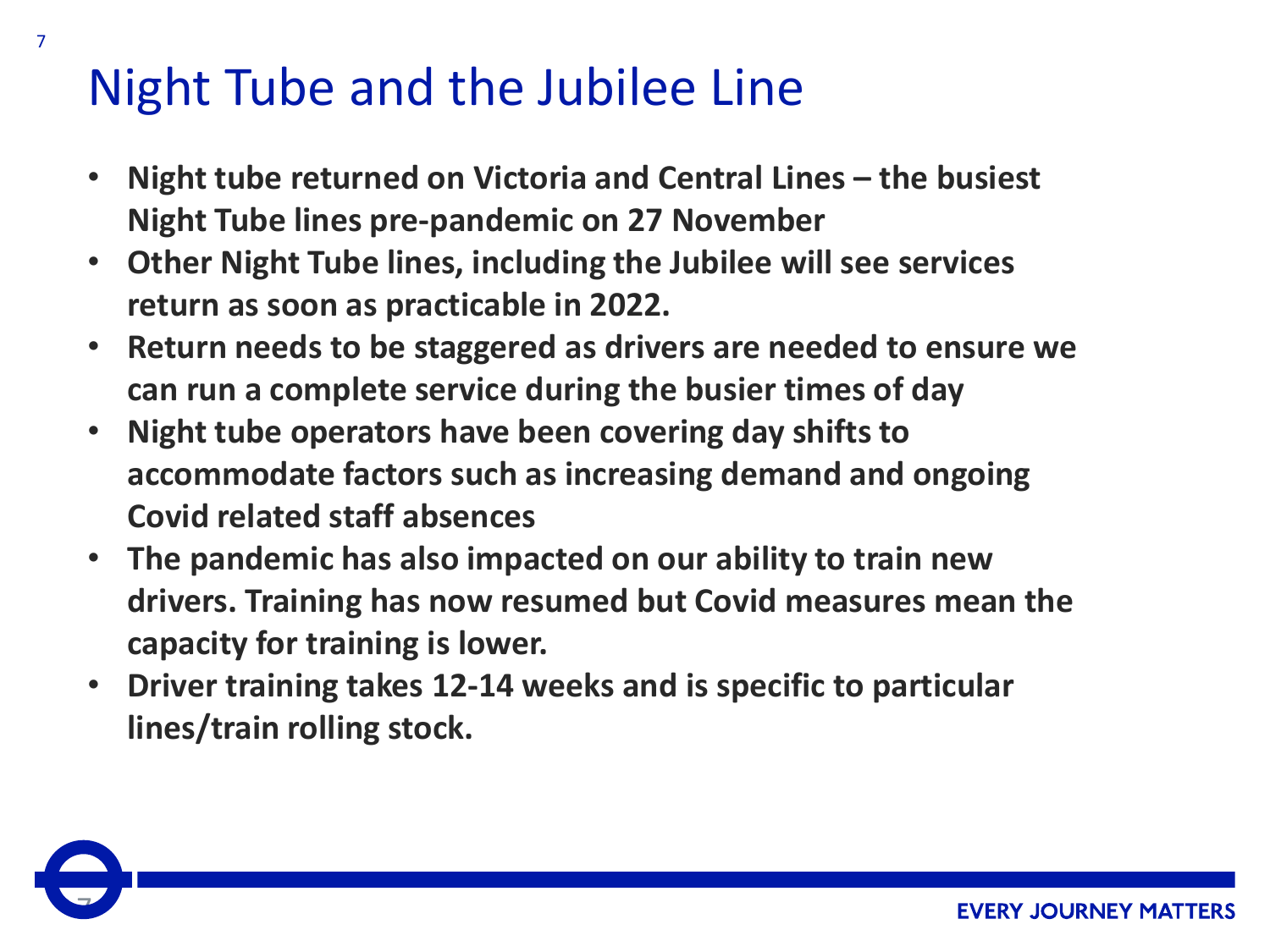# **TfL Strategic Updates**



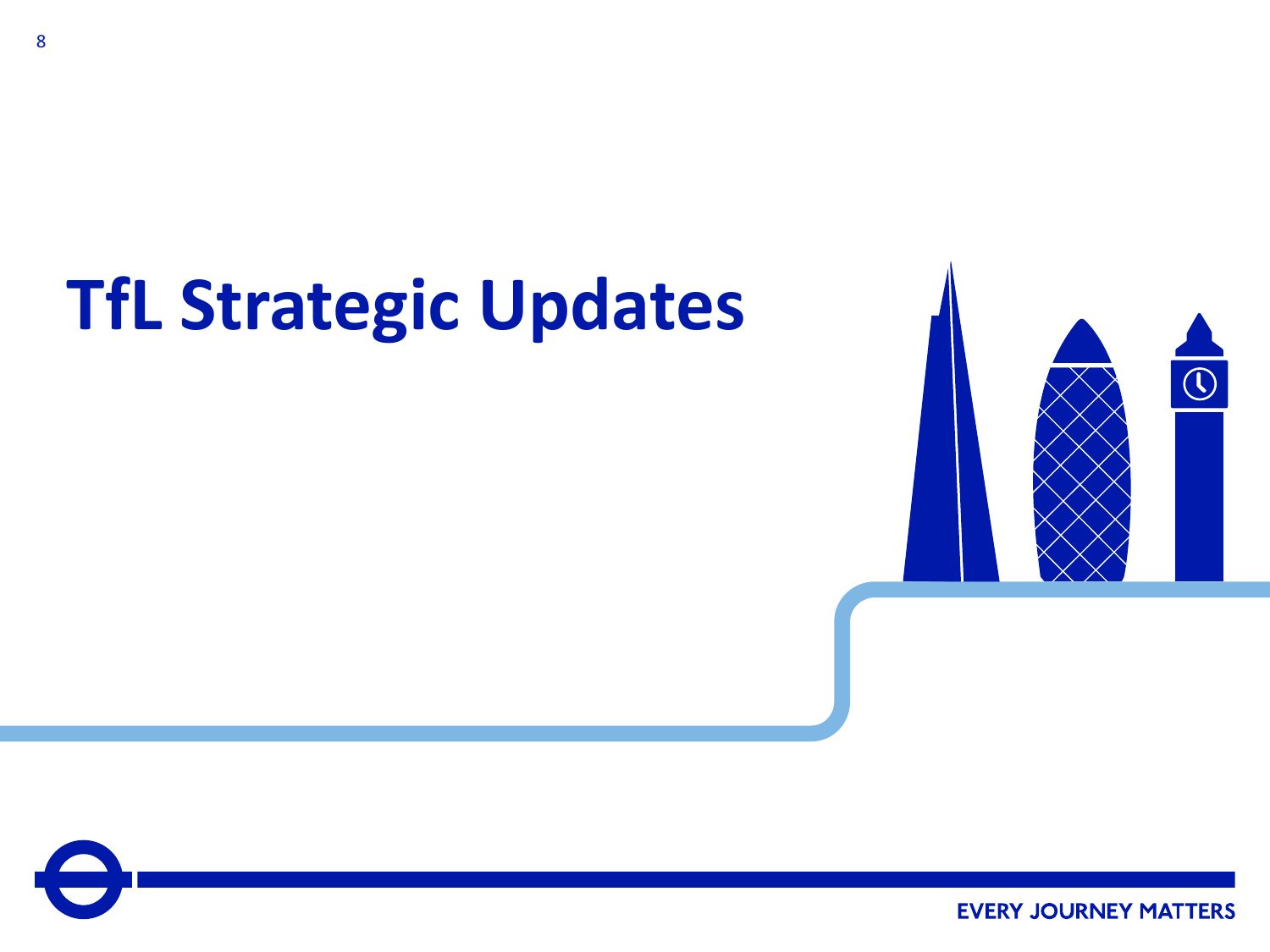#### ULEZ expansion update

- **Ultra Low Emission Zone expanded up to (but not including) the North and South Circular roads on Monday 25 October (operating 24 hours a day, every day except Christmas day).**
- **Four out of five vehicles already meet the ULEZ standards and these drivers will not have to pay any additional charges**
- **87 per cent of cars are now ULEZ compliant compared with 39 per cent in February 2017 when the expansion was announced**
- **The central London ULEZ has shown that impacts on air quality take place quickly and since changes to the central London zone were made in February 2017 nitrous oxide emissions in the zone have reduced by 44 per cent.**
- **The expanded zone is expected to reduce NOX emissions by 30 per cent during the remainder of this year.**

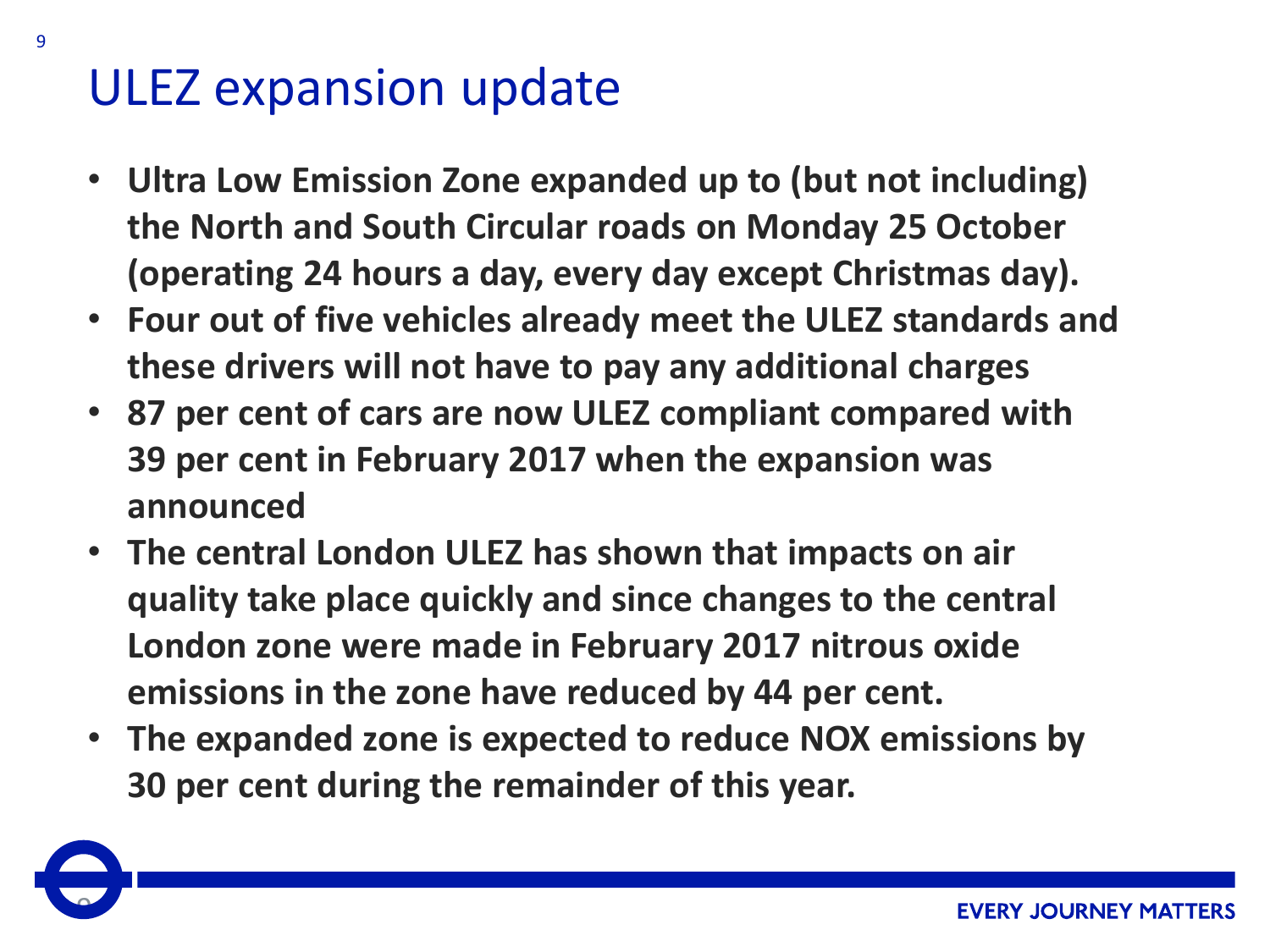#### Bus Action Plan

- **Bus travel is the most commonly used form of transport after walking**
- **62% of Londoners use the bus at least once a week**
- **The pandemic has created unprecedented challenges for London**
- **Improving bus services is critical to making London more inclusive, reducing carbon emissions, tackling the health crisis and avoiding a car-led recovery**
- **We are developing a Bus Action Plan which sets out how we can do this**
- **The five themes contained in the Action Plan focus on Safety and Security, Inclusive Customer Experience, Journey Times, Connectivity and Environment.**
- **Members briefing will be taking place in due course.**



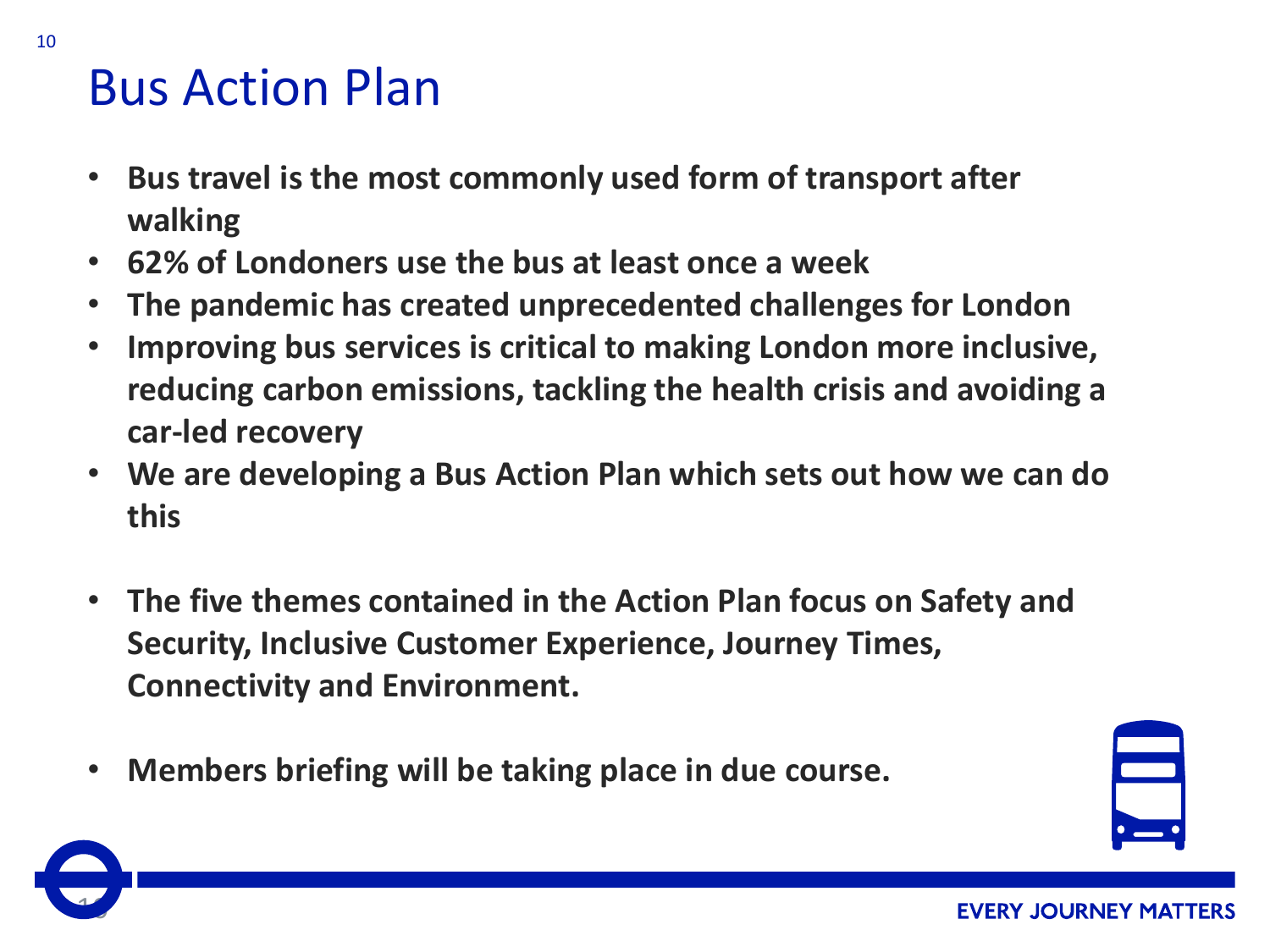### Updated Vision Zero Action Plan (VZAP)

- **The Mayor has set a target of eliminating death and serious injury on London's roads by 2041**
- **While this is ambitious, it is achievable, as cities such as Oslo have shown**
- **In the three years since we published our VZAP, new trends have emerged:**
- **Disproportionate number of accidents involving powered two wheelers**
- **Disproportionate number of accidents involving people with protected characteristics**
- **Rise in work-related road risk**
- **We will shortly be publishing a revised plan to address these emerging trends**

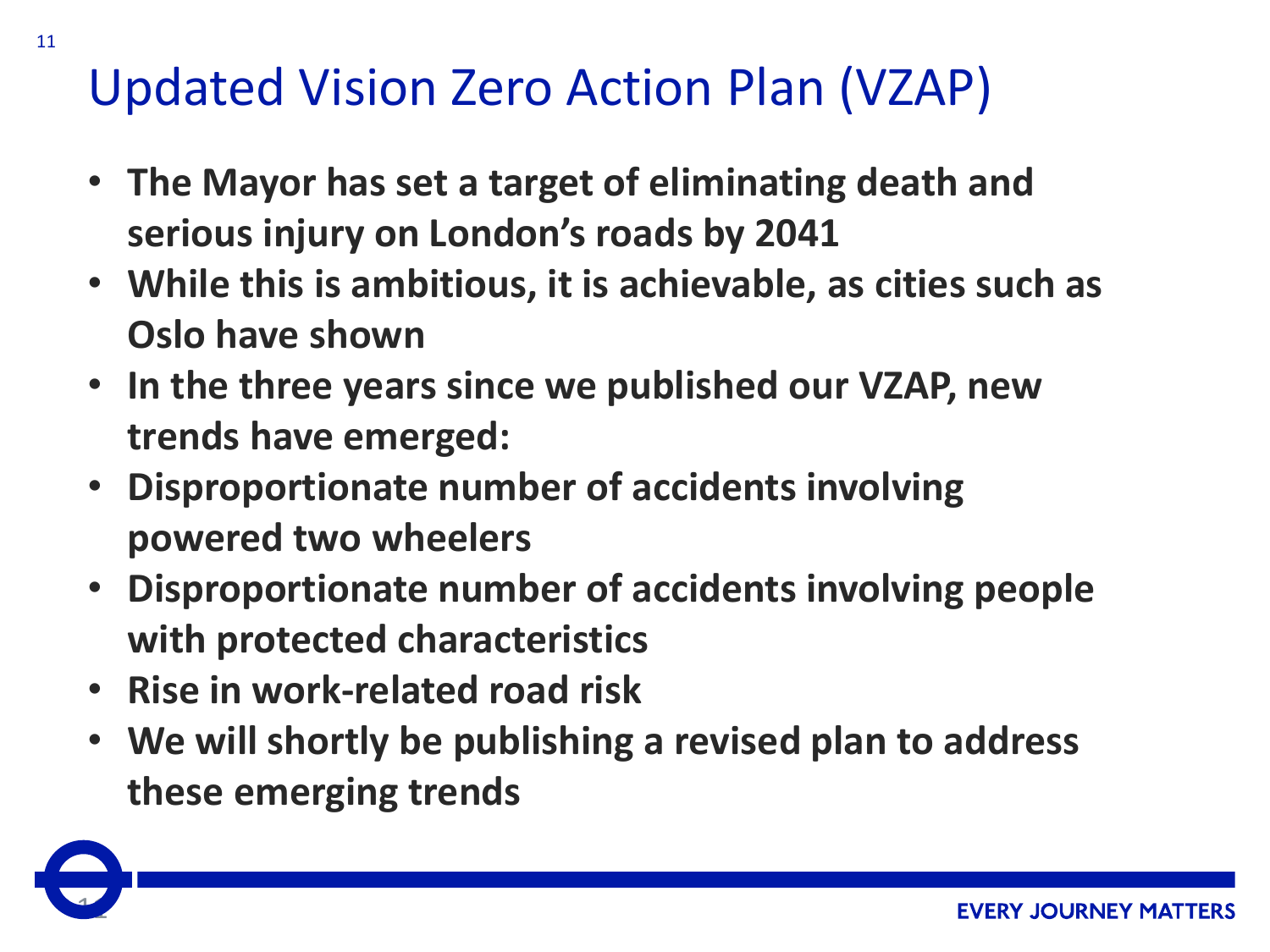### Silvertown Tunnel update

- **Construction is progressing on schedule and the Tunnel Boring Machine (TBM) is expected onsite in Spring 2022 (north site)**
- **Residents concerned by any issues around construction can contact Riverlinx by email at [help@riverlinxcjv.co.uk](mailto:help@riverlinxcjv.co.uk) or by phone at 07907 978 486**
- **In August 2021 a leaflet was delivered to local residents to promote a new website - [www.riverlinx.co.uk](http://www.riverlinx.co.uk/) and virtual exhibition, a quarterly Information bulletin on planned works is provided along with quarterly Community Liaison Group (CLG) meetings chaired by Cllr. Merrill.**
- **Consultation around the noise barrier for Siebert Road began this week and will run for four weeks.**
- **Air quality and detailed traffic monitoring are now in place, and we will report on the scheme three years prior to opening and three years post opening.**
- **A business and residents survey is underway to better understand travel behaviour and the role of cross-river travel in accessing jobs, housing and leisure with results expected early next year.**

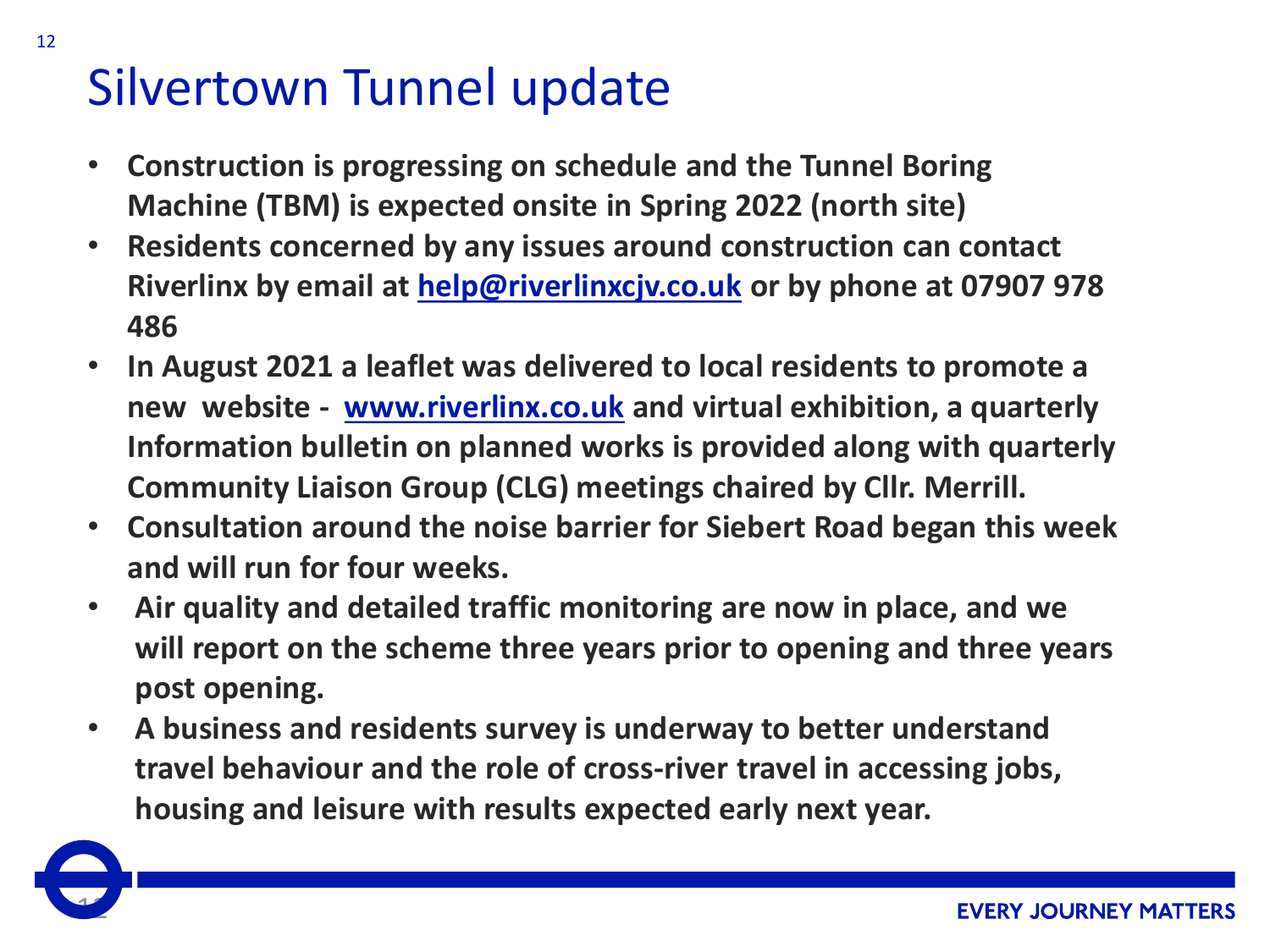#### Step Free Access (SFA) Consultation – 2 November

- **Although all Transport for London run stations in Greenwich are already step free, we are gathering strategic views on how we should approach improving access across the rest of the network, given that any resources for further SFA works are likely to be limited.**
- **We want to know what features in a step-free Tube station Londoners think are most important. For example, is it more important that a step-free Tube station has an interchange on to another line, or, that it is next to a town centre? Should we stick to larger stations with high passenger numbers or do more smaller ones?**
- **This feedback, along with passenger data, transport modelling, third party funding opportunities, design and engineering investigations, will help us shape how we prioritise and deliver step-free stations into the future. While we don't currently have funding to deliver more step-free stations beyond our existing programme, this consultation will help us take action to meet**

**London's needs as soon as funding becomes available.**

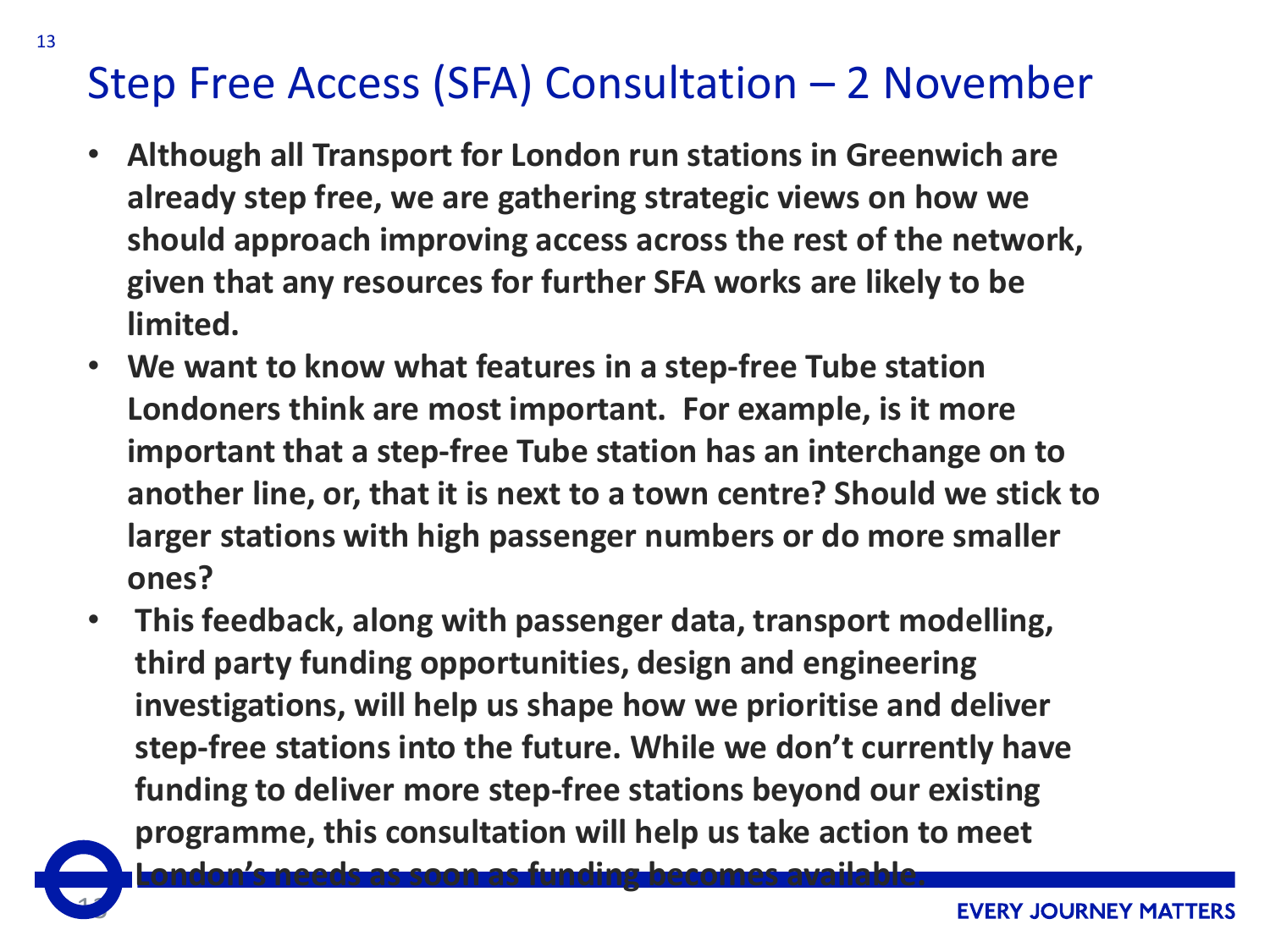# **Greenwich Services Updates**



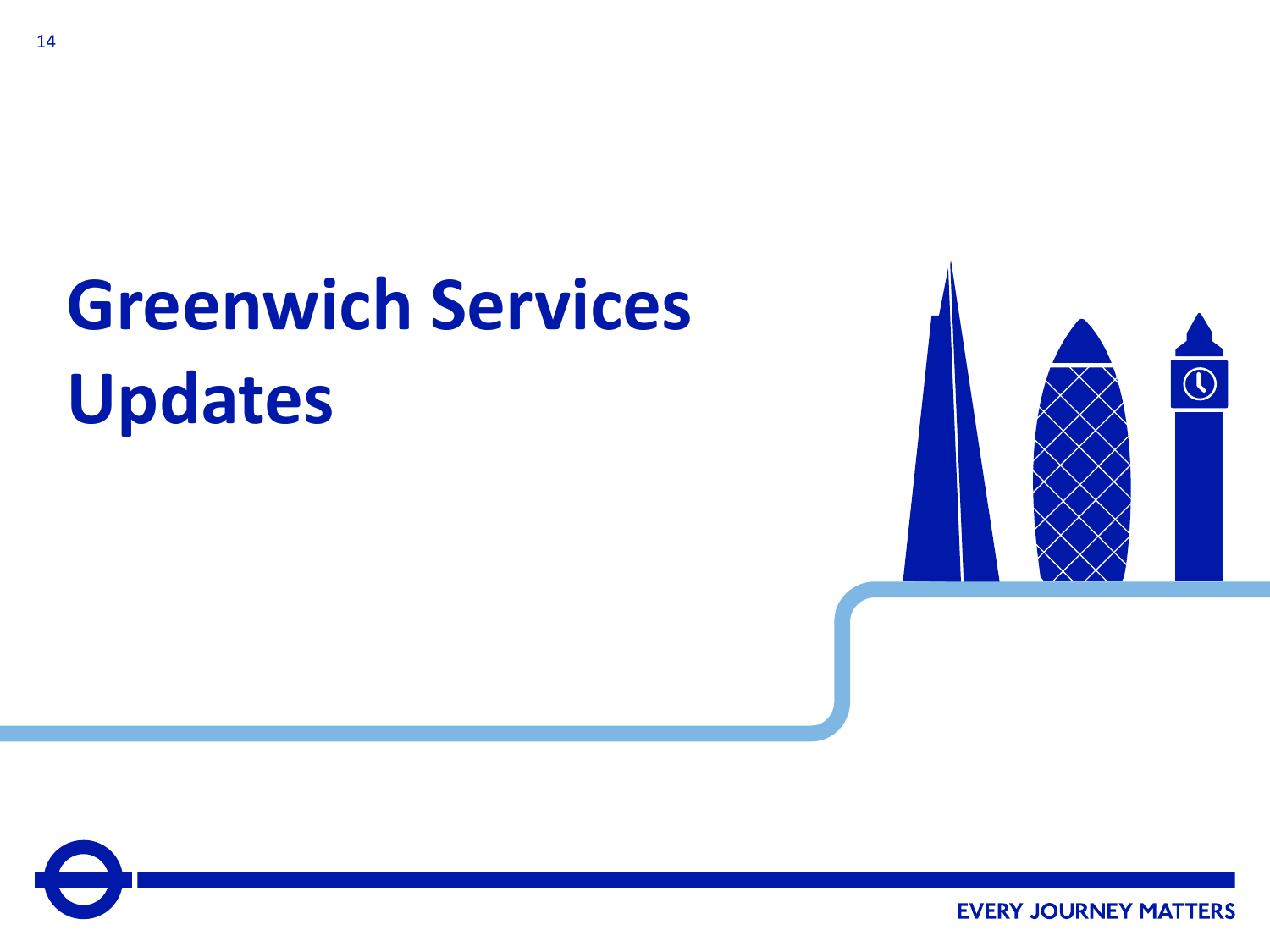### Elizabeth Line 1

#### **Launch**

- Crossrail remains on track to open the Elizabeth line in the first half of 2022 when passenger services commence between Paddington and Abbey Wood
- When the Elizabeth line opens in the first half of 2022, customers travelling between Reading, Heathrow and central London will still initially have to change at Paddington National Rail station and those coming in from Shenfield will need to change at Liverpool Street National Rail station to use Elizabeth line services.
- Full end to end services will be timetabled to commence soon after, no later than May 2023.

#### **Trial Train Running**

- Trial Running of trains through the central tunnels is well underway as part of the major railway trials taking place throughout this year. This is vital to unlocking the pathway to passenger service.
- Trains are now regularly running at 12 trains per hour through the central section.

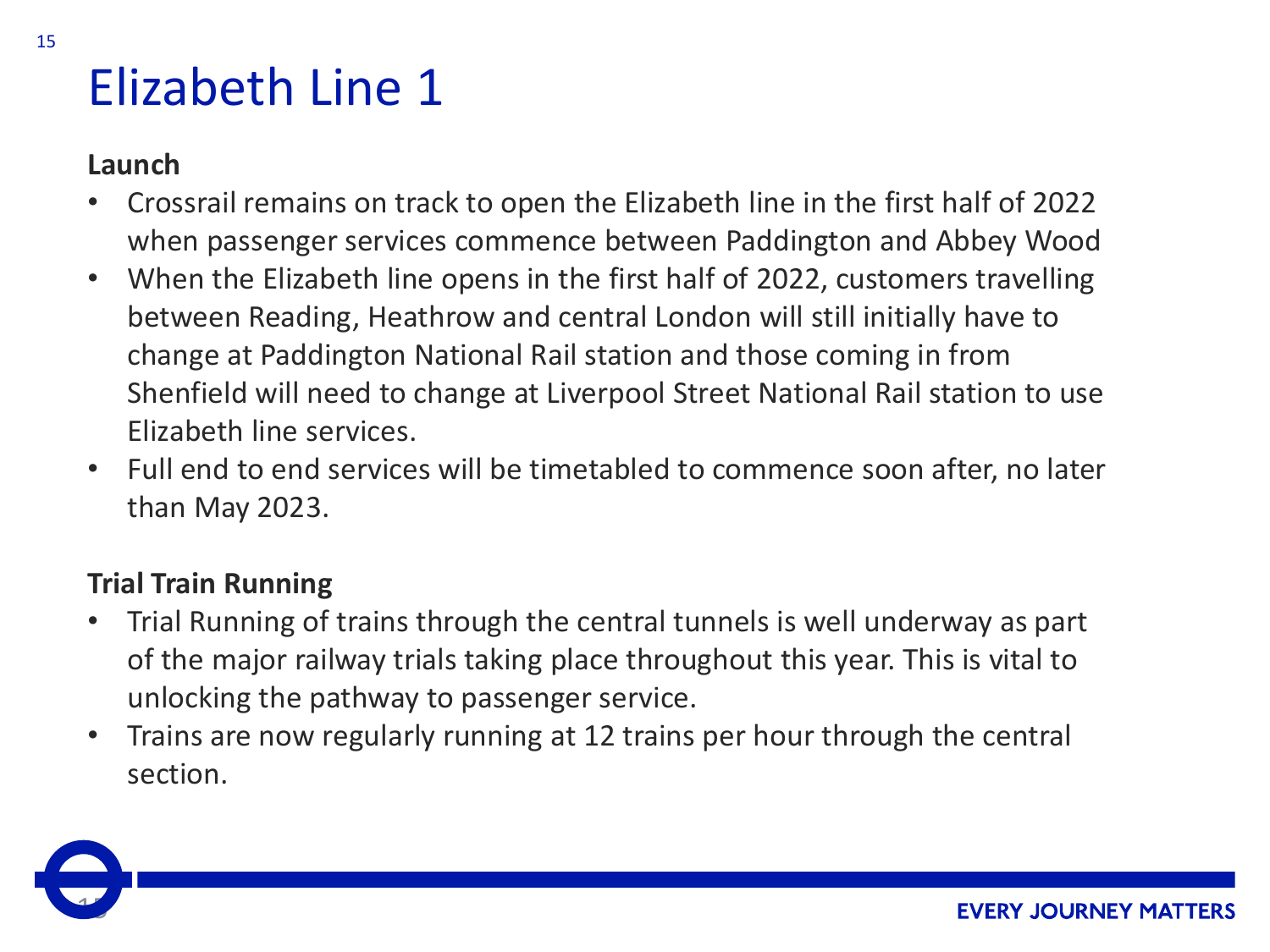#### Elizabeth Line 2

#### **Update on stations**

- Much of the central section infrastructure is now complete and fit-out is nearing completion at many stations. Custom House, Farringdon, Tottenham Court Road, Woolwich, Liverpool Street, Paddington and Whitechapel stations have now been handed over to TfL.
- Canary Wharf is the next station in line to be transferred to TfL in the coming weeks.
- Bond Street is currently showing encouraging signs that it will meet its requirements to be able to support Trial Operations, although there is still work to do at the station for it to be ready for passenger service.



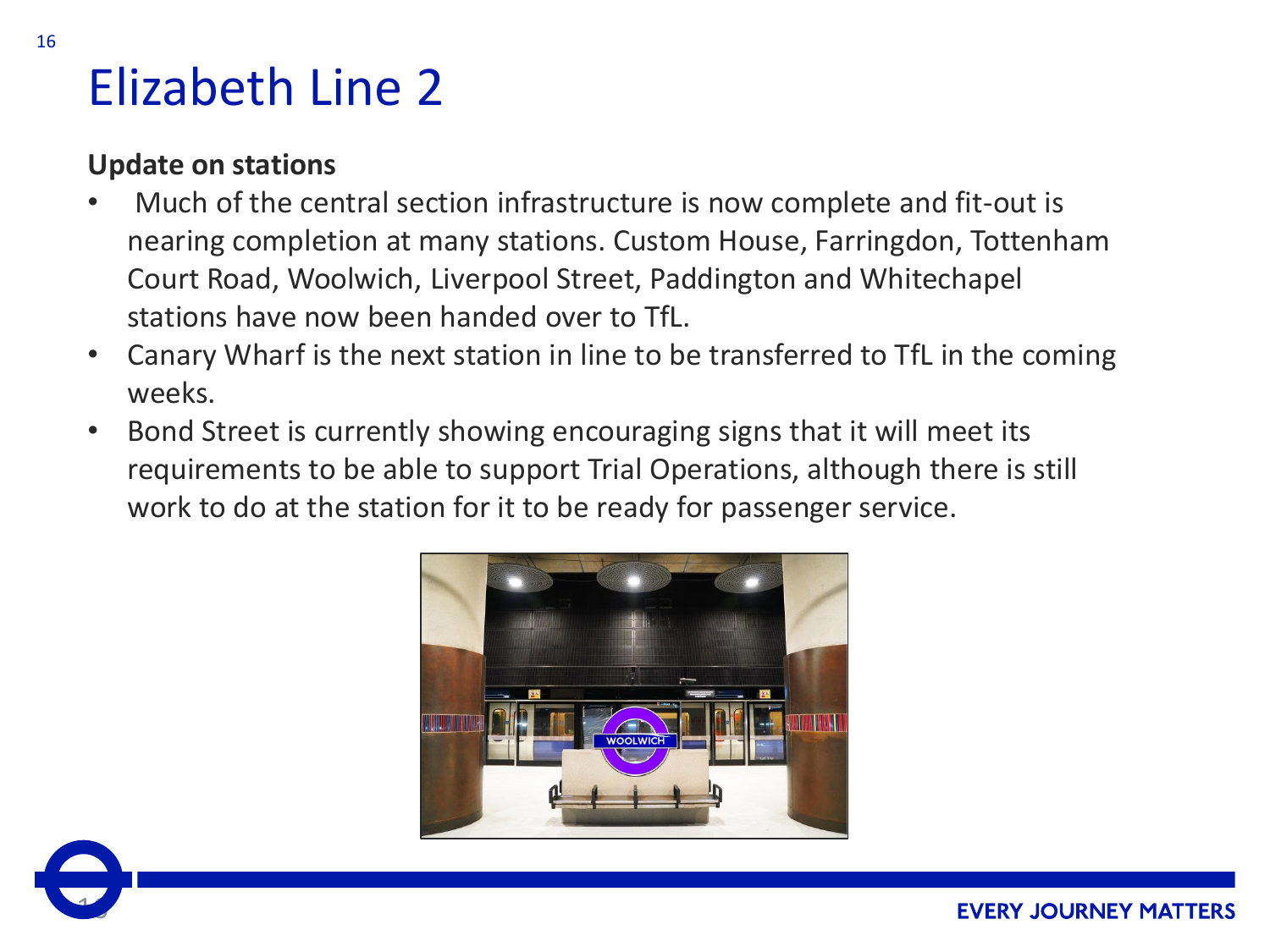#### DLR – new trains

- **Manufacturing of the new trains for our DLR fleet is well under way and two months ahead of schedule.**
- **Initial run of 20 car bodies for trains 1 to 4, is now in production.**
- **The first train is now assembled and ready to commence static testing.**

**We are on track to start introducing the new trains - and enhanced capacity for the Lewisham and Woolwich lines -into service as planned in early 2024.**

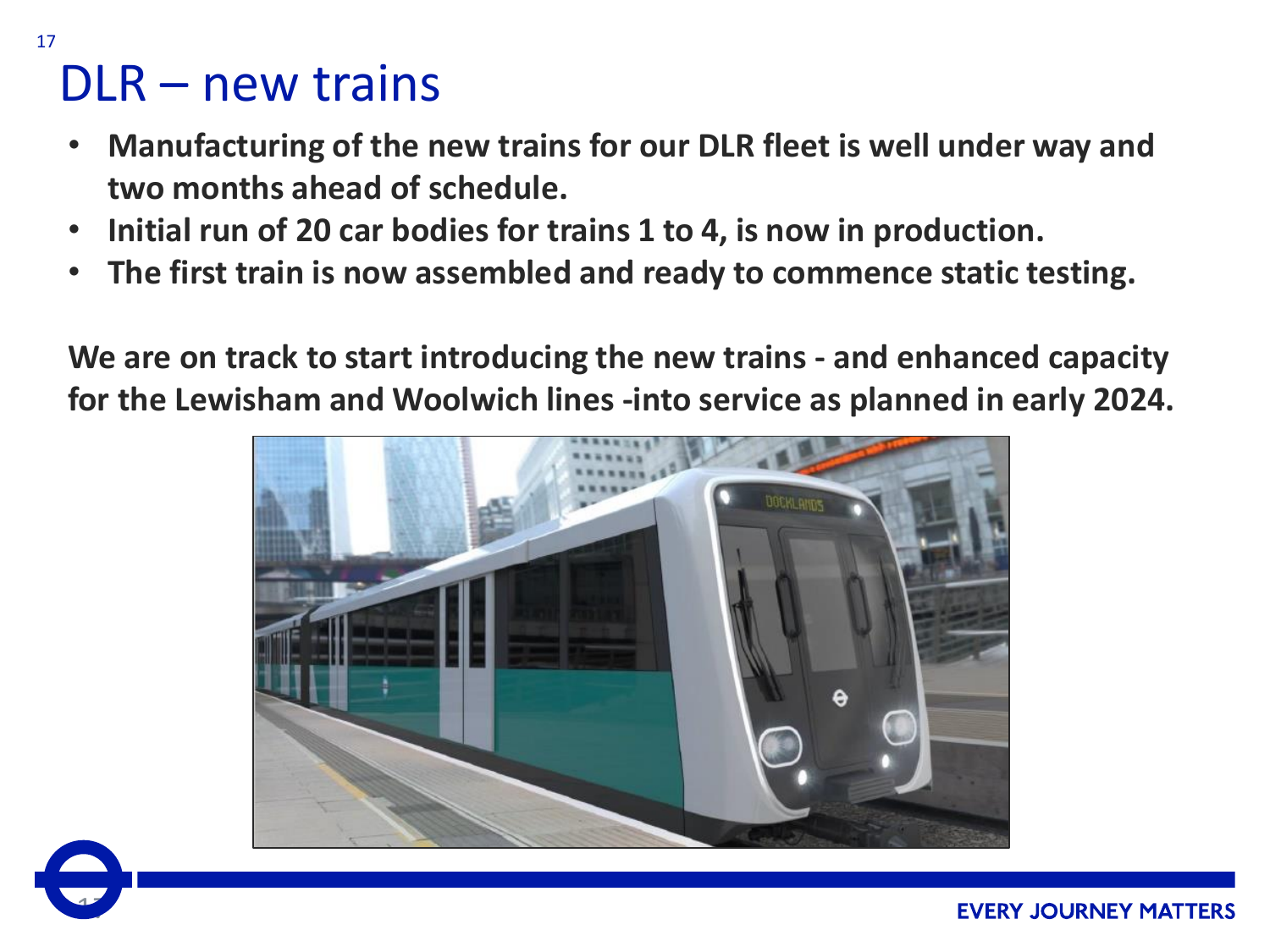### Greenwich to Woolwich Cycleway

- **Scheme launched from Old Royal Naval College to Anchor and Hope Lane in December 2020 as part of measures to provide better facilities for cyclists and encourage active travel.**
- **Steady increase in cyclists using the cycleway, although early days and usage depends on weather/seasonal changes.**
- **Currently in discussions wit this experimental scheme.**



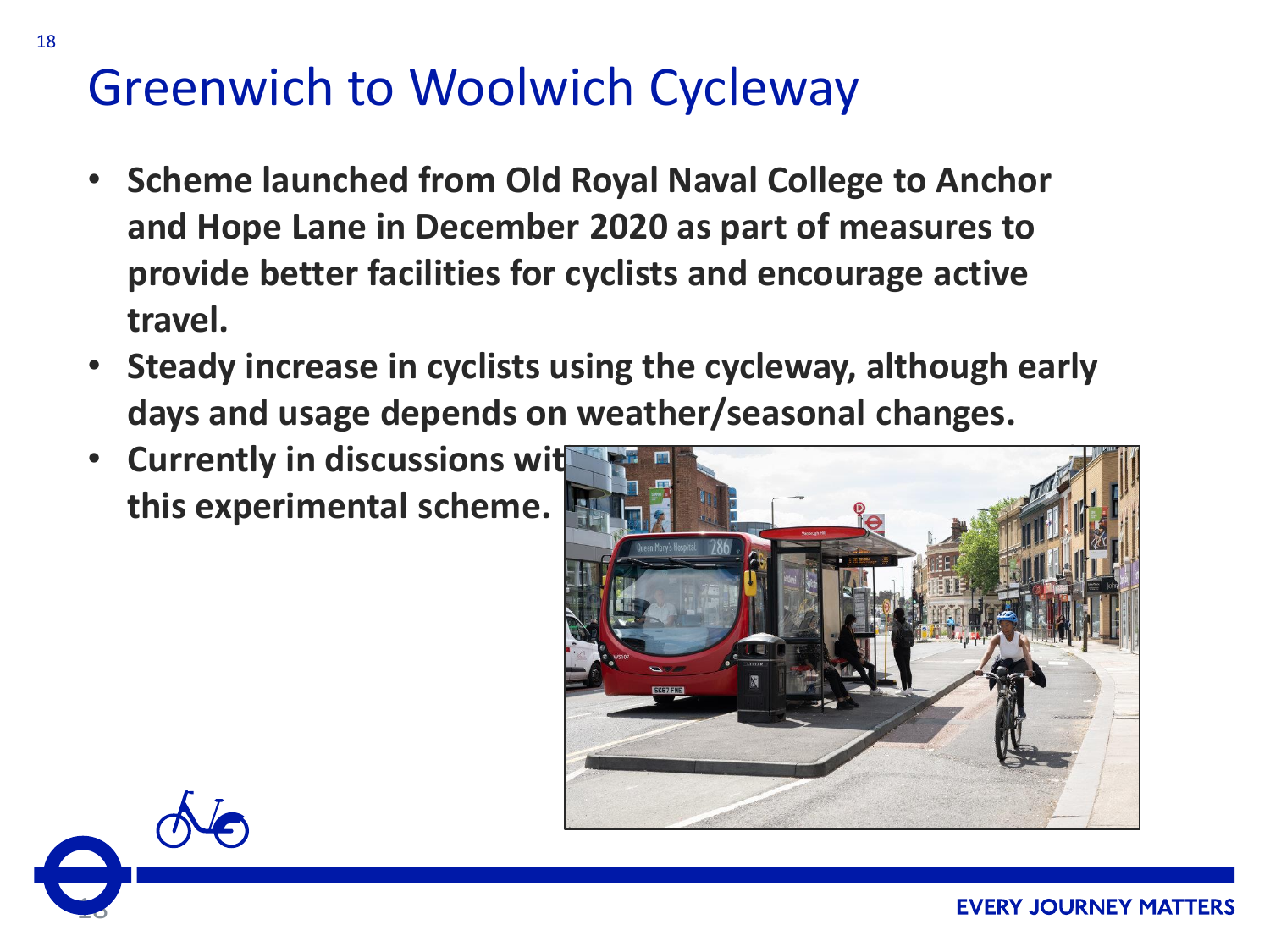## Woolwich Ferry

- **TfL have been operating the ferry since January 2020**
- **We are now operating a full two-boat service Monday to Friday and a one-boat service on Saturdays and Sundays**
- **Staff are prioritising keeping the roundabout clear as much as possible although congestion can still occur if other river crossings are closed**
- **Talks to resolve the ongoing industrial action are ongoing**